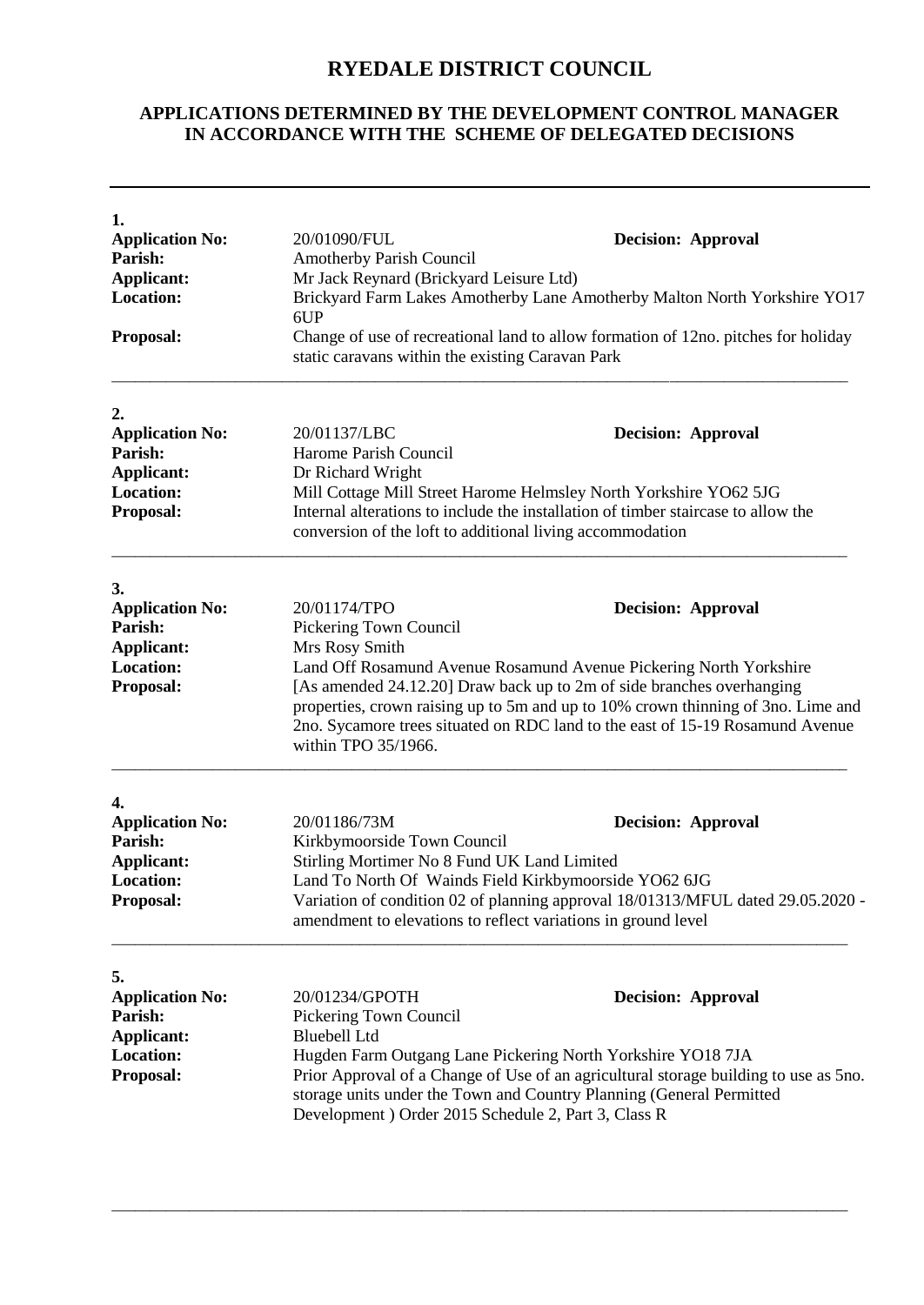| 6.                                                                                            |                                                                                                                                                                                                                                                                                                       |                                                                                       |  |
|-----------------------------------------------------------------------------------------------|-------------------------------------------------------------------------------------------------------------------------------------------------------------------------------------------------------------------------------------------------------------------------------------------------------|---------------------------------------------------------------------------------------|--|
| <b>Application No:</b>                                                                        | 21/00053/FUL                                                                                                                                                                                                                                                                                          | <b>Decision: Approval</b>                                                             |  |
| Parish:                                                                                       | <b>Terrington Parish Council</b>                                                                                                                                                                                                                                                                      |                                                                                       |  |
| Applicant:                                                                                    | Mr & Mrs A Quarton                                                                                                                                                                                                                                                                                    |                                                                                       |  |
| <b>Location:</b>                                                                              | Land And Buildings West Of Terrington C Of E School North Back Lane Terrington<br>North Yorkshire                                                                                                                                                                                                     |                                                                                       |  |
| <b>Proposal:</b>                                                                              | Erection of 1no. five bedroom detached dwelling to include demolition of existing<br>engineering workshop with associated parking and landscaping                                                                                                                                                     |                                                                                       |  |
| 7.                                                                                            |                                                                                                                                                                                                                                                                                                       |                                                                                       |  |
| <b>Application No:</b>                                                                        | 21/00087/TPO                                                                                                                                                                                                                                                                                          | <b>Decision: Partial Approve/Refuse</b>                                               |  |
| Parish:                                                                                       | <b>Ganton Parish Council</b>                                                                                                                                                                                                                                                                          |                                                                                       |  |
| <b>Applicant:</b>                                                                             | Mr Stephen Padfield                                                                                                                                                                                                                                                                                   |                                                                                       |  |
| <b>Location:</b>                                                                              |                                                                                                                                                                                                                                                                                                       | Ganton Greyhound Woodside Road To Windle Beck Ganton Scarborough North                |  |
|                                                                                               | Yorkshire YO12 4NX                                                                                                                                                                                                                                                                                    |                                                                                       |  |
| Proposal:                                                                                     | Crown lift of 4-5 metres and crown reduction to 60% to 2no. lime trees within TPO<br>309/2006                                                                                                                                                                                                         |                                                                                       |  |
| 8.                                                                                            |                                                                                                                                                                                                                                                                                                       |                                                                                       |  |
| <b>Application No:</b>                                                                        | 21/00099/FUL                                                                                                                                                                                                                                                                                          | <b>Decision: Approval</b>                                                             |  |
| Parish:                                                                                       | <b>Malton Town Council</b>                                                                                                                                                                                                                                                                            |                                                                                       |  |
| <b>Applicant:</b>                                                                             | Mr Nigel Delaney (Impact Living)                                                                                                                                                                                                                                                                      |                                                                                       |  |
| <b>Location:</b>                                                                              | 29 The Cornmill Railway Street Malton YO17 7NT                                                                                                                                                                                                                                                        |                                                                                       |  |
| Subdivision of 1no. two bedroom flat to form 2no. one bedroom flats (no external<br>Proposal: |                                                                                                                                                                                                                                                                                                       |                                                                                       |  |
|                                                                                               | alterations)                                                                                                                                                                                                                                                                                          |                                                                                       |  |
| 9.                                                                                            |                                                                                                                                                                                                                                                                                                       |                                                                                       |  |
| <b>Application No:</b>                                                                        | 21/00100/LBC                                                                                                                                                                                                                                                                                          | <b>Decision: Approval</b>                                                             |  |
| Parish:                                                                                       | <b>Malton Town Council</b>                                                                                                                                                                                                                                                                            |                                                                                       |  |
| Applicant:                                                                                    | Mr Nigel Delaney (Impact Living)                                                                                                                                                                                                                                                                      |                                                                                       |  |
| <b>Location:</b>                                                                              | 29 The Cornmill Railway Street Malton YO17 7NT                                                                                                                                                                                                                                                        |                                                                                       |  |
| Proposal:                                                                                     |                                                                                                                                                                                                                                                                                                       | Internal alterations to allow the subdivision of 1 no. two bedroom flat to form 2 no. |  |
|                                                                                               | one bedroom flats                                                                                                                                                                                                                                                                                     |                                                                                       |  |
| 10.                                                                                           |                                                                                                                                                                                                                                                                                                       |                                                                                       |  |
| <b>Application No:</b>                                                                        | 21/00122/HOUSE                                                                                                                                                                                                                                                                                        | <b>Decision: Approval</b>                                                             |  |
| Parish:                                                                                       | <b>Weaverthorpe Parish Council</b>                                                                                                                                                                                                                                                                    |                                                                                       |  |
| <b>Applicant:</b>                                                                             | Mr & Mrs Revitt                                                                                                                                                                                                                                                                                       |                                                                                       |  |
| <b>Location:</b>                                                                              | Pasture Farm (Revitt) Pasture Road Weaverthorpe YO25 3BW                                                                                                                                                                                                                                              |                                                                                       |  |
| Proposal:                                                                                     | Erection of part two storey/part single storey extension following removal of existing<br>extension.                                                                                                                                                                                                  |                                                                                       |  |
| 11.                                                                                           |                                                                                                                                                                                                                                                                                                       |                                                                                       |  |
| <b>Application No:</b>                                                                        | 21/00154/HOUSE                                                                                                                                                                                                                                                                                        | <b>Decision: Approval</b>                                                             |  |
| Parish:                                                                                       | Pickering Town Council                                                                                                                                                                                                                                                                                |                                                                                       |  |
| <b>Applicant:</b>                                                                             |                                                                                                                                                                                                                                                                                                       |                                                                                       |  |
| <b>Location:</b>                                                                              | Mr Alan Goforth And Miss Claire Cummings                                                                                                                                                                                                                                                              |                                                                                       |  |
| Proposal:                                                                                     | Pear Tree Cottage 1 Keld Head Pickering YO18 8LL<br>Erection of a single storey extension following demolition of outside toilet and store,<br>conversion of integral garage to habitable room, erection of shed/garden store and<br>alterations to boundary wall to widen existing vehicular access. |                                                                                       |  |
|                                                                                               |                                                                                                                                                                                                                                                                                                       |                                                                                       |  |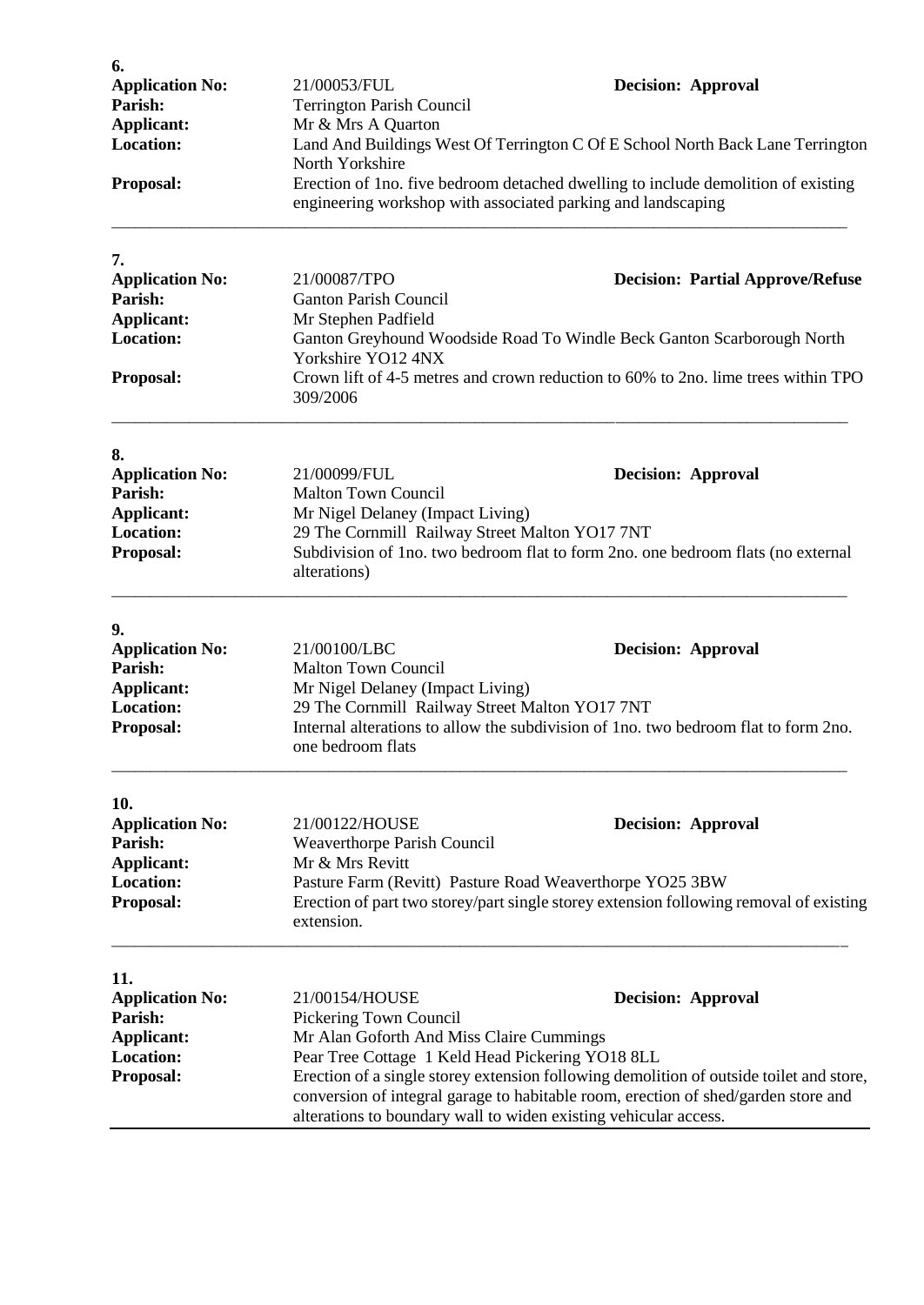| 12.<br><b>Application No:</b><br>Parish:<br>Applicant:<br><b>Location:</b><br>Proposal:        | <b>Decision: Approval</b><br>21/00155/LBC<br>Pickering Town Council<br>Mr Alan Goforth And Miss Claire Cummings<br>Pear Tree Cottage 1 Keld Head Pickering YO18 8LL<br>Erection of a single storey extension following demolition of outside toilet and store,<br>conversion of integral garage to habitable room, erection of shed/garden store and<br>alterations to boundary wall to widen existing vehicular access. |  |
|------------------------------------------------------------------------------------------------|--------------------------------------------------------------------------------------------------------------------------------------------------------------------------------------------------------------------------------------------------------------------------------------------------------------------------------------------------------------------------------------------------------------------------|--|
| 13.<br><b>Application No:</b><br>Parish:<br><b>Applicant:</b><br><b>Location:</b><br>Proposal: | 21/00191/FUL<br><b>Decision: Approval</b><br><b>Scackleton Parish Council</b><br>Mr John Ramsey (Ramsey Brothers)<br>Scackleton Grange Farm Grange Lane Scackleton North Yorkshire YO62 4NB<br>Erection of an agricultural building for multipurpose storage and to house livestock.                                                                                                                                     |  |
| 14.<br><b>Application No:</b><br>Parish:<br><b>Applicant:</b><br><b>Location:</b><br>Proposal: | 21/00206/FUL<br><b>Decision: Approval</b><br>Cropton Parish Council<br>Mr N Vermont (West Cawthorne Company Ltd.)<br>West Cawthorne Farm Cawthorne Lane Cropton Pickering YO18 8EH<br>Change of use and conversion of agricultural building to form 1no. two bedroom<br>holiday let with associated parking                                                                                                              |  |
| 15.<br><b>Application No:</b><br>Parish:<br><b>Applicant:</b><br><b>Location:</b><br>Proposal: | 21/00217/73<br><b>Decision: Approval</b><br>Kirkbymoorside Town Council<br>C/O Agent<br>Ravenswick Hall Young Bank Lane Kirkbymoorside YO62 7LT<br>Variation of condition 02 of planning approval 20/00784/FUL dated 17.11.2020 - to<br>allow alterations to the design of the cottage ornee                                                                                                                             |  |
| 16.<br><b>Application No:</b><br>Parish:<br>Applicant:<br><b>Location:</b><br>Proposal:        | 21/00224/73<br><b>Decision: Approval</b><br><b>Terrington Parish Council</b><br>Mrs Pamela Hudson<br>New Wells Mews North Back Lane Terrington North Yorkshire YO60 6NS<br>Removal of Condition 02 of planning approval 07/00767/FUL dated 12.10.2007 to<br>allow the dwelling to be sold separately from New Wells.                                                                                                     |  |
| 17.<br><b>Application No:</b><br>Parish:<br><b>Applicant:</b><br><b>Location:</b><br>Proposal: | 21/00308/FUL<br><b>Decision: Approval</b><br><b>Heslerton Parish Council</b><br>Dr Andrew Stevenson (Sustainable Pipeline Systems Ltd)<br>Land To The North Of Scarborough Road East Heslerton Malton North Yorkshire<br>Use of land as pipe testing area including some underground pipes and portable<br>control cabin                                                                                                 |  |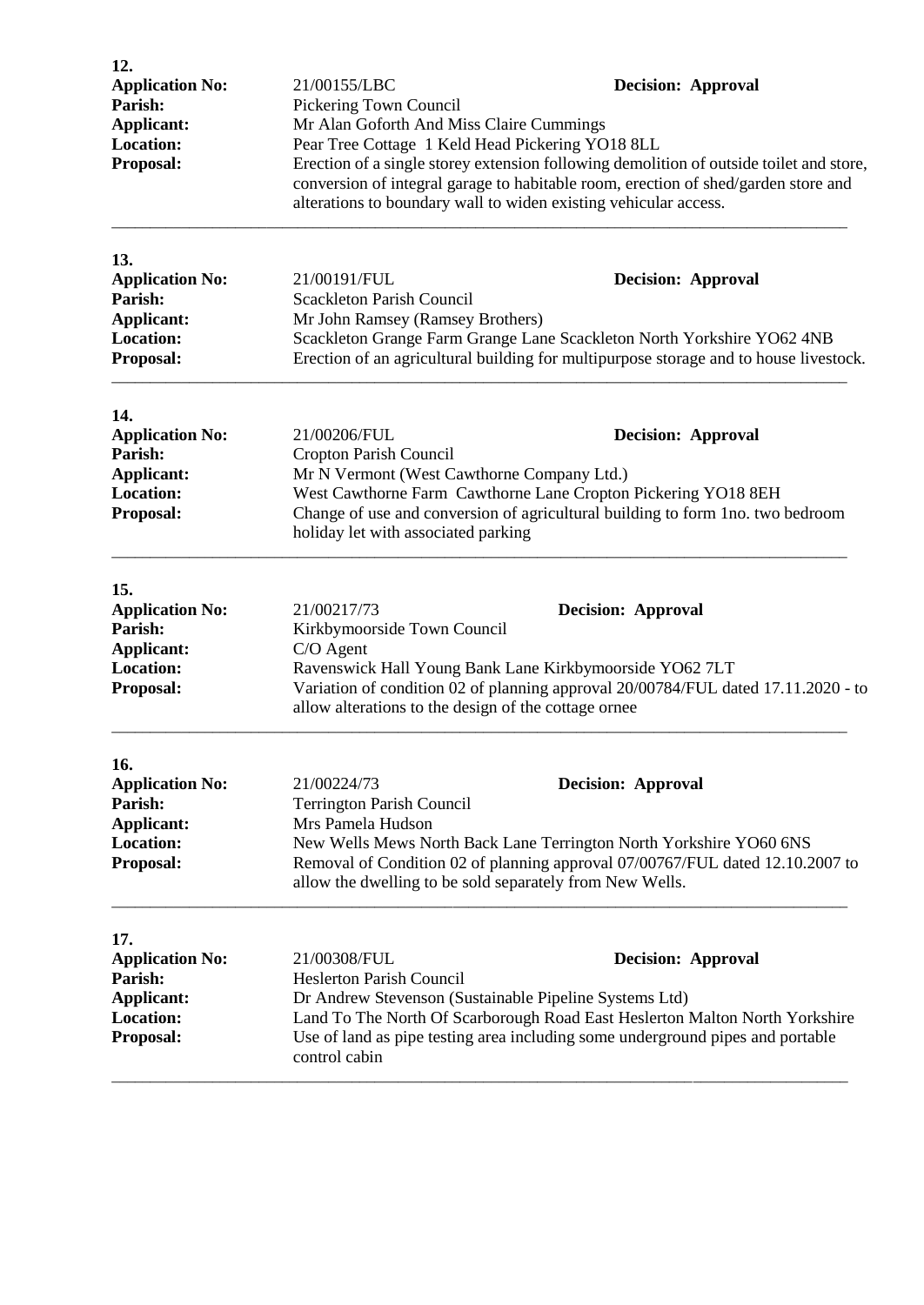| 18.<br><b>Application No:</b>     | 21/00367/73                                                                                                                                                                                                                                                                                                                                                                                                                                                                                                                                                                        | <b>Decision: Approval</b>                                                                                                                                                       |  |
|-----------------------------------|------------------------------------------------------------------------------------------------------------------------------------------------------------------------------------------------------------------------------------------------------------------------------------------------------------------------------------------------------------------------------------------------------------------------------------------------------------------------------------------------------------------------------------------------------------------------------------|---------------------------------------------------------------------------------------------------------------------------------------------------------------------------------|--|
| Parish:                           | Sinnington Parish Council                                                                                                                                                                                                                                                                                                                                                                                                                                                                                                                                                          |                                                                                                                                                                                 |  |
| Applicant:                        | Gerard Taylor                                                                                                                                                                                                                                                                                                                                                                                                                                                                                                                                                                      |                                                                                                                                                                                 |  |
| <b>Location:</b><br>Proposal:     | Church Row The Green Sinnington Pickering<br>Variation of Condition 16 of planning approval 19/00109/FUL dated 11.09.2019 to<br>allow the addition of the following wording to the local needs occupancy condition:<br>"The obligations contained in this condition shall not be binding or enforceable<br>against any mortgagee or any receiver appointed by such a mortgagee or any person<br>deriving title through such as mortgagee or receiver provided always that a successor<br>in title of such a person shall be bound by the obligations contained in this condition." |                                                                                                                                                                                 |  |
| 19.                               |                                                                                                                                                                                                                                                                                                                                                                                                                                                                                                                                                                                    |                                                                                                                                                                                 |  |
| <b>Application No:</b><br>Parish: | 21/00371/HOUSE<br><b>Sheriff Hutton Parish Council</b>                                                                                                                                                                                                                                                                                                                                                                                                                                                                                                                             | <b>Decision: Approval</b>                                                                                                                                                       |  |
| Applicant:                        | Mr And Mrs Fairbotham                                                                                                                                                                                                                                                                                                                                                                                                                                                                                                                                                              |                                                                                                                                                                                 |  |
| <b>Location:</b>                  | 1 Cornborough Road Sheriff Hutton YO60 6QR                                                                                                                                                                                                                                                                                                                                                                                                                                                                                                                                         |                                                                                                                                                                                 |  |
| Proposal:                         | Erection of part side- part rear extension with installation of woodburning flue<br>following removal of existing garage, and erection of a porch to the front.                                                                                                                                                                                                                                                                                                                                                                                                                    |                                                                                                                                                                                 |  |
| 20.                               |                                                                                                                                                                                                                                                                                                                                                                                                                                                                                                                                                                                    |                                                                                                                                                                                 |  |
| <b>Application No:</b>            | 21/00382/HOUSE                                                                                                                                                                                                                                                                                                                                                                                                                                                                                                                                                                     | <b>Decision: Approval</b>                                                                                                                                                       |  |
| Parish:                           | <b>Wilton Parish Council</b>                                                                                                                                                                                                                                                                                                                                                                                                                                                                                                                                                       |                                                                                                                                                                                 |  |
| Applicant:                        | Mr Ben Howard                                                                                                                                                                                                                                                                                                                                                                                                                                                                                                                                                                      |                                                                                                                                                                                 |  |
| <b>Location:</b><br>Proposal:     | Kirkstones Cliff Lane Wilton Pickering YO18 7LE                                                                                                                                                                                                                                                                                                                                                                                                                                                                                                                                    |                                                                                                                                                                                 |  |
|                                   | Erection of entrance canopy to front elevation as continuation to existing single<br>storey extension                                                                                                                                                                                                                                                                                                                                                                                                                                                                              |                                                                                                                                                                                 |  |
| 21.                               |                                                                                                                                                                                                                                                                                                                                                                                                                                                                                                                                                                                    |                                                                                                                                                                                 |  |
| <b>Application No:</b>            | 21/00410/HOUSE                                                                                                                                                                                                                                                                                                                                                                                                                                                                                                                                                                     | <b>Decision: Approval</b>                                                                                                                                                       |  |
| Parish:                           | <b>Marton Parish Meeting</b>                                                                                                                                                                                                                                                                                                                                                                                                                                                                                                                                                       |                                                                                                                                                                                 |  |
| Applicant:<br><b>Location:</b>    | Mr Mark Hanson                                                                                                                                                                                                                                                                                                                                                                                                                                                                                                                                                                     | The Atrium Marton Road Marton Kirkbymoorside YO62 6RQ                                                                                                                           |  |
| Proposal:                         |                                                                                                                                                                                                                                                                                                                                                                                                                                                                                                                                                                                    | Erection of single storey side extension to house an enclosed swimming pool, raise a<br>section of the existing roof to allow the installation of a first floor mezzanine level |  |
|                                   | with solar PV panels, erection of single storey rear extension with sedum roof as<br>replacement to the existing conservatory, installation of uPVC windows and doors as<br>replacement to the existing timber windows and doors, installation of uPVC<br>windows to existing entrance to form enclosed courtyard and removal of chimney to<br>rear elevation.                                                                                                                                                                                                                     |                                                                                                                                                                                 |  |
| 22.                               |                                                                                                                                                                                                                                                                                                                                                                                                                                                                                                                                                                                    |                                                                                                                                                                                 |  |
| <b>Application No:</b>            | 21/00414/HOUSE                                                                                                                                                                                                                                                                                                                                                                                                                                                                                                                                                                     | <b>Decision: Approval</b>                                                                                                                                                       |  |
| Parish:                           | Norton Town Council                                                                                                                                                                                                                                                                                                                                                                                                                                                                                                                                                                |                                                                                                                                                                                 |  |
| Applicant:                        | Mr Geoffrey Thompson                                                                                                                                                                                                                                                                                                                                                                                                                                                                                                                                                               |                                                                                                                                                                                 |  |
| <b>Location:</b><br>Proposal:     | Orchard Lodge Welham Road Norton Malton North Yorkshire YO17 9DS<br>Erection of single storey detached summerhouse                                                                                                                                                                                                                                                                                                                                                                                                                                                                 |                                                                                                                                                                                 |  |
| 23.                               |                                                                                                                                                                                                                                                                                                                                                                                                                                                                                                                                                                                    |                                                                                                                                                                                 |  |
| <b>Application No:</b>            | 21/00432/HOUSE                                                                                                                                                                                                                                                                                                                                                                                                                                                                                                                                                                     | <b>Decision: Approval</b>                                                                                                                                                       |  |
| Parish:                           | <b>Foston Parish Council</b>                                                                                                                                                                                                                                                                                                                                                                                                                                                                                                                                                       |                                                                                                                                                                                 |  |
| Applicant:                        | Mr Fred Bell                                                                                                                                                                                                                                                                                                                                                                                                                                                                                                                                                                       |                                                                                                                                                                                 |  |
| <b>Location:</b><br>Proposal:     | The Granary Gravel Pit Farm Thornton Le Clay Malton<br>Erection of single storey side extension.                                                                                                                                                                                                                                                                                                                                                                                                                                                                                   |                                                                                                                                                                                 |  |
|                                   |                                                                                                                                                                                                                                                                                                                                                                                                                                                                                                                                                                                    |                                                                                                                                                                                 |  |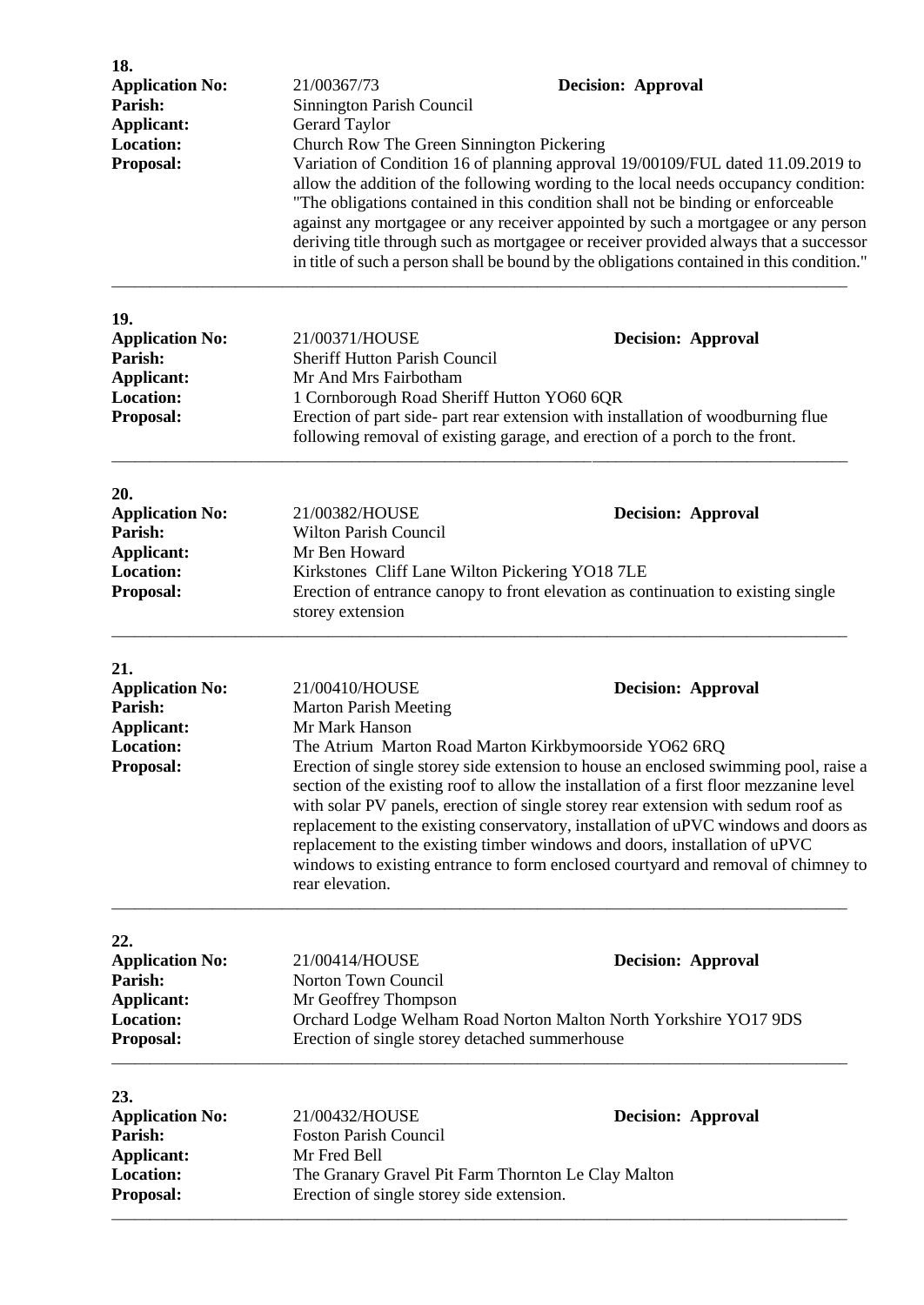| 24.<br><b>Application No:</b><br>Parish:<br><b>Applicant:</b><br><b>Location:</b><br>Proposal: | 21/00455/FUL<br>Cropton Parish Council<br>Mr Mike Ellerby<br>Holly Tree Farm High Lane Cropton Pickering YO18 8HL<br>machinery                                                                                                                                                                 | <b>Decision: Approval</b><br>Erection of general purpose agricultural building for the storage of produce and                                                                                                                                                                                                                                                                                 |  |
|------------------------------------------------------------------------------------------------|------------------------------------------------------------------------------------------------------------------------------------------------------------------------------------------------------------------------------------------------------------------------------------------------|-----------------------------------------------------------------------------------------------------------------------------------------------------------------------------------------------------------------------------------------------------------------------------------------------------------------------------------------------------------------------------------------------|--|
| 25.<br><b>Application No:</b><br>Parish:<br><b>Applicant:</b><br><b>Location:</b><br>Proposal: | 21/00458/FUL<br><b>Langton Parish Meeting</b><br>Mr William Langton<br>bedroom holiday let apartments with associated parking                                                                                                                                                                  | <b>Decision: Approval</b><br>Langton Hall Main Street Langton Malton North Yorkshire YO17 9QN<br>Refurbishment and alterations of the leisure building to allow the ground floor of the<br>building to remain for leisure use and the first floor to be sub-divided into 2no. two                                                                                                             |  |
| 26.<br><b>Application No:</b><br>Parish:<br><b>Applicant:</b><br><b>Location:</b><br>Proposal: | 21/00467/HOUSE<br><b>Decision: Approval</b><br>Pickering Town Council<br>Carly Higgins<br>42 Woodlands Park Pickering YO18 7AH<br>Erection of single storey rear extension                                                                                                                     |                                                                                                                                                                                                                                                                                                                                                                                               |  |
| 27.<br><b>Application No:</b><br>Parish:<br><b>Applicant:</b><br><b>Location:</b><br>Proposal: | 21/00471/HOUSE<br>Norton Town Council<br>Mr Matthew Sawdon<br>13 Welham Road Norton Malton YO17 9DP<br>pizza oven (part retrospective).                                                                                                                                                        | <b>Decision: Approval</b><br>Erection of timber garden structure to allow formation of an outside eating area with                                                                                                                                                                                                                                                                            |  |
| 28.<br><b>Application No:</b><br>Parish:<br>Applicant:<br><b>Location:</b><br>Proposal:        | 21/00509/FUL<br><b>Decision: Approval</b><br><b>Malton Town Council</b><br>Mr H Johnson (POW 83 Ltd. Eden Camp)<br>Eden Camp Museum Edenhouse Road Old Malton Malton YO17 6RT<br>Erection of steel framed portal building for use as storage facility for Heritage<br><b>Military Vehicles</b> |                                                                                                                                                                                                                                                                                                                                                                                               |  |
| 29.<br><b>Application No:</b><br>Parish:<br>Applicant:<br><b>Location:</b><br>Proposal:        | 21/00512/HOUSE<br>Pickering Town Council<br>Mr Mick Simpson                                                                                                                                                                                                                                    | <b>Decision: Approval</b><br>2 Paddock Close Pickering YO18 8BH<br>Erection of single storey side extension following removal of existing extension,<br>erection of single storey extension to the existing garage to include addition of<br>pitched roof, widening of the existing driveway and formation of associated<br>pedestrian access and rendering of all elevations of the dwelling |  |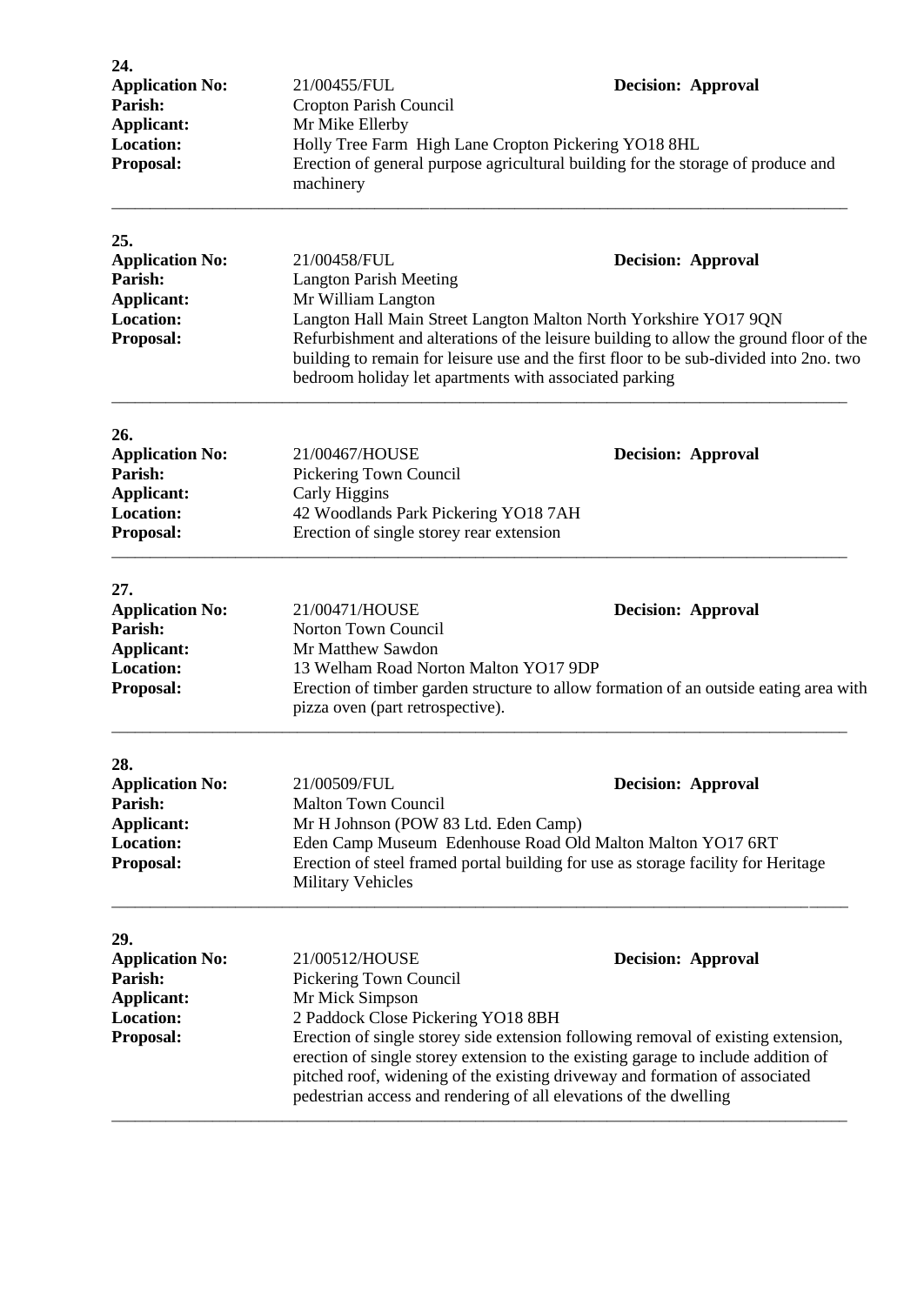| 30.<br><b>Application No:</b><br>Parish:<br>Applicant:<br><b>Location:</b><br>Proposal:        | 21/00511/LBC<br><b>Howsham Parish Meeting</b><br>Mr Evelyn Cassel<br>1 Village Street Howsham Malton YO60 7PH<br>framed glazed window and formation of door access off kitchen.                                                                                                                                                                                                                                                                                                                                                                                                                                                                                      | <b>Decision: Approval</b><br>Infilling of existing external store door to form internal store room with new timber                                                                          |  |
|------------------------------------------------------------------------------------------------|----------------------------------------------------------------------------------------------------------------------------------------------------------------------------------------------------------------------------------------------------------------------------------------------------------------------------------------------------------------------------------------------------------------------------------------------------------------------------------------------------------------------------------------------------------------------------------------------------------------------------------------------------------------------|---------------------------------------------------------------------------------------------------------------------------------------------------------------------------------------------|--|
| 31.<br><b>Application No:</b><br>Parish:<br><b>Applicant:</b><br><b>Location:</b><br>Proposal: | 21/00513/LBC<br>Pickering Town Council<br>Mr William Wilson<br>12 Hallgarth Pickering YO18 7AW                                                                                                                                                                                                                                                                                                                                                                                                                                                                                                                                                                       | <b>Decision: Approval</b><br>Alteration of approved door into a window and pair of sash windows into a single<br>sash window with side lights to the eastern elevation, part retrospective. |  |
| 32.<br><b>Application No:</b><br>Parish:<br><b>Applicant:</b><br><b>Location:</b><br>Proposal: | 21/00519/FUL<br><b>Decision: Approval</b><br><b>Wrelton Parish Council</b><br>Charles Saggers (Brooke-Saggers Ltd)<br>Vinery Farm Wrelton Pickering YO18 8PF<br>Change of use of former agricultural land to form extended domestic curtilage for<br>dwelling approved under 20/01151/GPAGB dated 16.02.2021, to include provision<br>of raised patio area, additional parking and turning area, domestic air source heat<br>pump and boundary wall, with works to the approved dwelling to include provision<br>of a domestic porch, installation of 12no. solar panels on south-eastern facing<br>roofslope and installation of 2no. windows on southern elevation |                                                                                                                                                                                             |  |
| 33.<br><b>Application No:</b><br>Parish:<br><b>Applicant:</b><br>Location:<br>Proposal:        | 21/00520/HOUSE<br>Leavening Parish Council<br>Mr J Bradley<br>10 Preston Hill Leavening Malton YO17 9SB                                                                                                                                                                                                                                                                                                                                                                                                                                                                                                                                                              | <b>Decision: Approval</b><br>Formation of new vehicular access to create 2no. off-road parking bays.                                                                                        |  |
| 34.<br><b>Application No:</b><br>Parish:<br>Applicant:<br><b>Location:</b><br>Proposal:        | 21/00549/HOUSE<br><b>Decision: Approval</b><br><b>Rillington Parish Council</b><br>Mr & Mrs M Campbell<br>13 Southlea Rillington Malton North Yorkshire YO17 8LR<br>Erection of single storey side extension.                                                                                                                                                                                                                                                                                                                                                                                                                                                        |                                                                                                                                                                                             |  |
| 35.<br><b>Application No:</b><br>Parish:<br><b>Applicant:</b><br><b>Location:</b><br>Proposal: | 21/00553/FUL<br>Buttercrambe With Bossall Parish Meeting<br>Kate Maxwell<br>two bedroom self-contained annexe                                                                                                                                                                                                                                                                                                                                                                                                                                                                                                                                                        | <b>Decision: Approval</b><br>The Old Vicarage Bossall To Sand Hutton Road Bossall Malton YO60 7NT<br>Change of use, alterations and conversion of the coach house outbuilding to form a     |  |

\_\_\_\_\_\_\_\_\_\_\_\_\_\_\_\_\_\_\_\_\_\_\_\_\_\_\_\_\_\_\_\_\_\_\_\_\_\_\_\_\_\_\_\_\_\_\_\_\_\_\_\_\_\_\_\_\_\_\_\_\_\_\_\_\_\_\_\_\_\_\_\_\_\_\_\_\_\_\_\_\_\_\_\_\_\_\_\_\_\_\_\_\_\_\_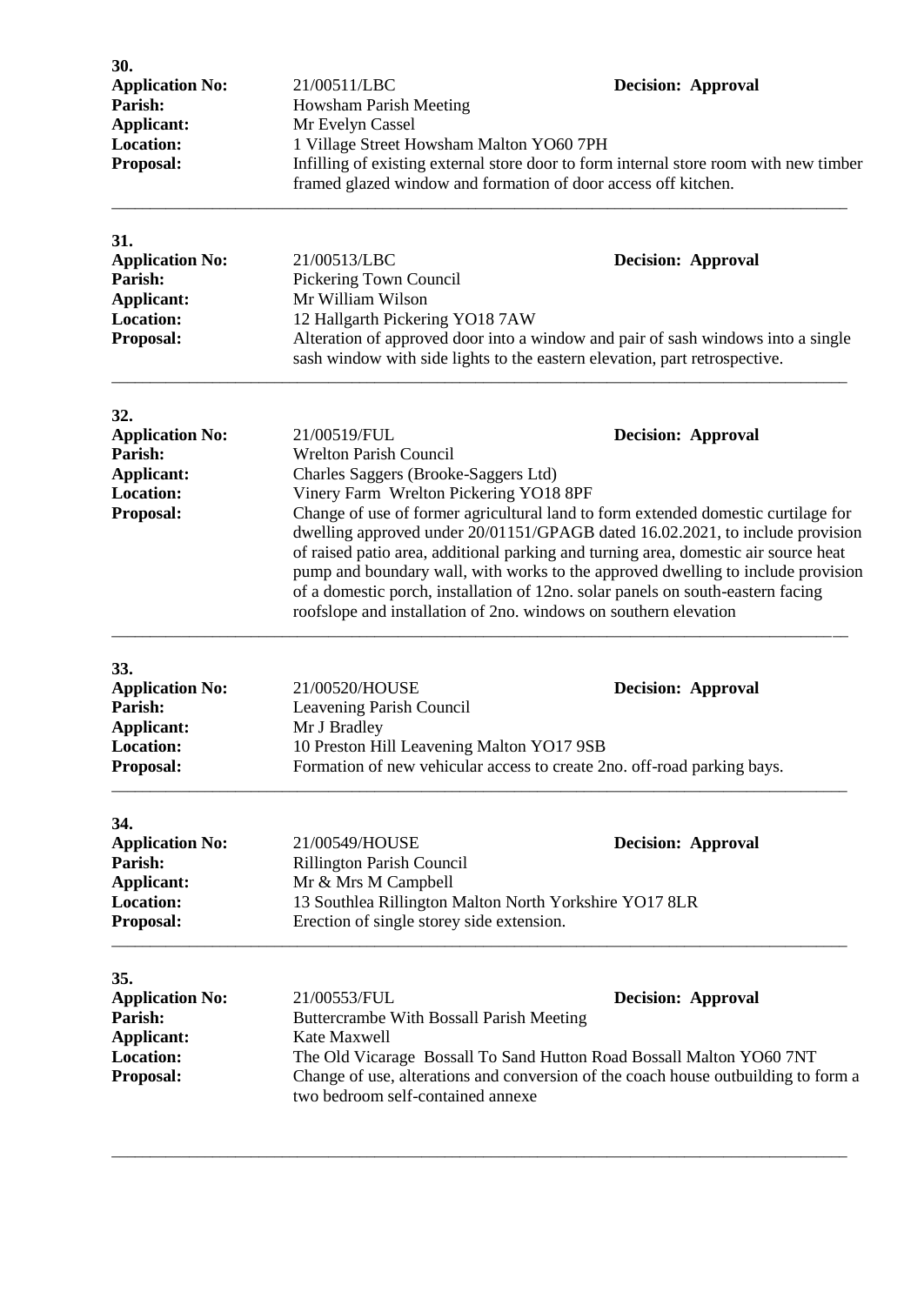| 36.<br><b>Application No:</b><br>Parish:<br><b>Applicant:</b><br><b>Location:</b><br>Proposal: | 21/00557/FUL<br><b>Stonegrave Parish Meeting</b><br>Mr & Mrs Stapley<br>The Old Stone Barn The Terrace Oswaldkirk Helmsley YO62 5XZ<br>Conversion of residential accommodation to form 1no. two bedroom holiday let with<br>associated landscaping and parking (retrospective). |  | <b>Decision: Approval</b>   |
|------------------------------------------------------------------------------------------------|---------------------------------------------------------------------------------------------------------------------------------------------------------------------------------------------------------------------------------------------------------------------------------|--|-----------------------------|
| 37.                                                                                            |                                                                                                                                                                                                                                                                                 |  |                             |
| <b>Application No:</b><br>Parish:                                                              | 21/00558/HOUSE<br>Norton Town Council                                                                                                                                                                                                                                           |  | <b>Decision: Approval</b>   |
| <b>Applicant:</b>                                                                              | Mr & Mrs Welburn                                                                                                                                                                                                                                                                |  |                             |
| <b>Location:</b>                                                                               | 5 Stirrup Close Norton Malton YO17 9JX                                                                                                                                                                                                                                          |  |                             |
| Proposal:                                                                                      | Erection of first floor front extension over existing ground floor projection, erection<br>of single storey rear and part side flat roof extension.                                                                                                                             |  |                             |
| 38.                                                                                            |                                                                                                                                                                                                                                                                                 |  |                             |
| <b>Application No:</b>                                                                         | 21/00559/TPO                                                                                                                                                                                                                                                                    |  | <b>Decision: DETERMINED</b> |
| Parish:<br><b>Applicant:</b>                                                                   | Pickering Town Council<br>Mr Terry Smith                                                                                                                                                                                                                                        |  |                             |
| <b>Location:</b>                                                                               | 95 Middleton Road Pickering North Yorkshire YO18 8NQ                                                                                                                                                                                                                            |  |                             |
| Proposal:                                                                                      | Fell 1no. lime T8 due to disease - 73/00089/TPO                                                                                                                                                                                                                                 |  |                             |
| 39.                                                                                            |                                                                                                                                                                                                                                                                                 |  |                             |
| <b>Application No:</b>                                                                         | 21/00560/HOUSE                                                                                                                                                                                                                                                                  |  | <b>Decision: Approval</b>   |
| Parish:<br><b>Applicant:</b>                                                                   | <b>Ganton Parish Council</b><br>Mr & Mrs Bradley                                                                                                                                                                                                                                |  |                             |
| <b>Location:</b>                                                                               | Cat Babbleton Farm Ganton Hill Ganton Scarborough YO12 4PQ                                                                                                                                                                                                                      |  |                             |
| Proposal:                                                                                      | Erection of part two storey-part single storey extension.                                                                                                                                                                                                                       |  |                             |
| 40.                                                                                            |                                                                                                                                                                                                                                                                                 |  |                             |
| <b>Application No:</b>                                                                         | 21/00566/HOUSE                                                                                                                                                                                                                                                                  |  | <b>Decision: Approval</b>   |
| Parish:<br><b>Applicant:</b>                                                                   | Norton Town Council<br>Lea Stone                                                                                                                                                                                                                                                |  |                             |
| <b>Location:</b>                                                                               | 5 Athol Square Norton Malton YO17 9EY                                                                                                                                                                                                                                           |  |                             |
| Proposal:                                                                                      | Erection of single storey orangery extension to the rear                                                                                                                                                                                                                        |  |                             |
| 41.                                                                                            |                                                                                                                                                                                                                                                                                 |  |                             |
| <b>Application No:</b>                                                                         | 21/00569/HOUSE                                                                                                                                                                                                                                                                  |  | <b>Decision: Approval</b>   |
| Parish:<br><b>Applicant:</b>                                                                   | <b>Malton Town Council</b><br>Mr Martin Sellers                                                                                                                                                                                                                                 |  |                             |
| <b>Location:</b>                                                                               | 21 Almond Tree Avenue Malton North Yorkshire YO17 7DF                                                                                                                                                                                                                           |  |                             |
| Proposal:                                                                                      | Erection of single storey rear extension following removal of the existing brick built<br>store and erection of a detached single garage to the rear of the house                                                                                                               |  |                             |
| 42.                                                                                            |                                                                                                                                                                                                                                                                                 |  |                             |
| <b>Application No:</b>                                                                         | 21/00573/HOUSE                                                                                                                                                                                                                                                                  |  | <b>Decision: Approval</b>   |
| Parish:                                                                                        | <b>Bulmer Parish Council</b>                                                                                                                                                                                                                                                    |  |                             |
| Applicant:<br><b>Location:</b>                                                                 | Mr & Mrs C Leedham                                                                                                                                                                                                                                                              |  |                             |
| Proposal:                                                                                      | 10 Beech Tree Cottages Bulmer North Yorkshire YO60 7BS<br>Erection of a single storey part side-part rear extension following the removal of an<br>existing side and rear extension                                                                                             |  |                             |